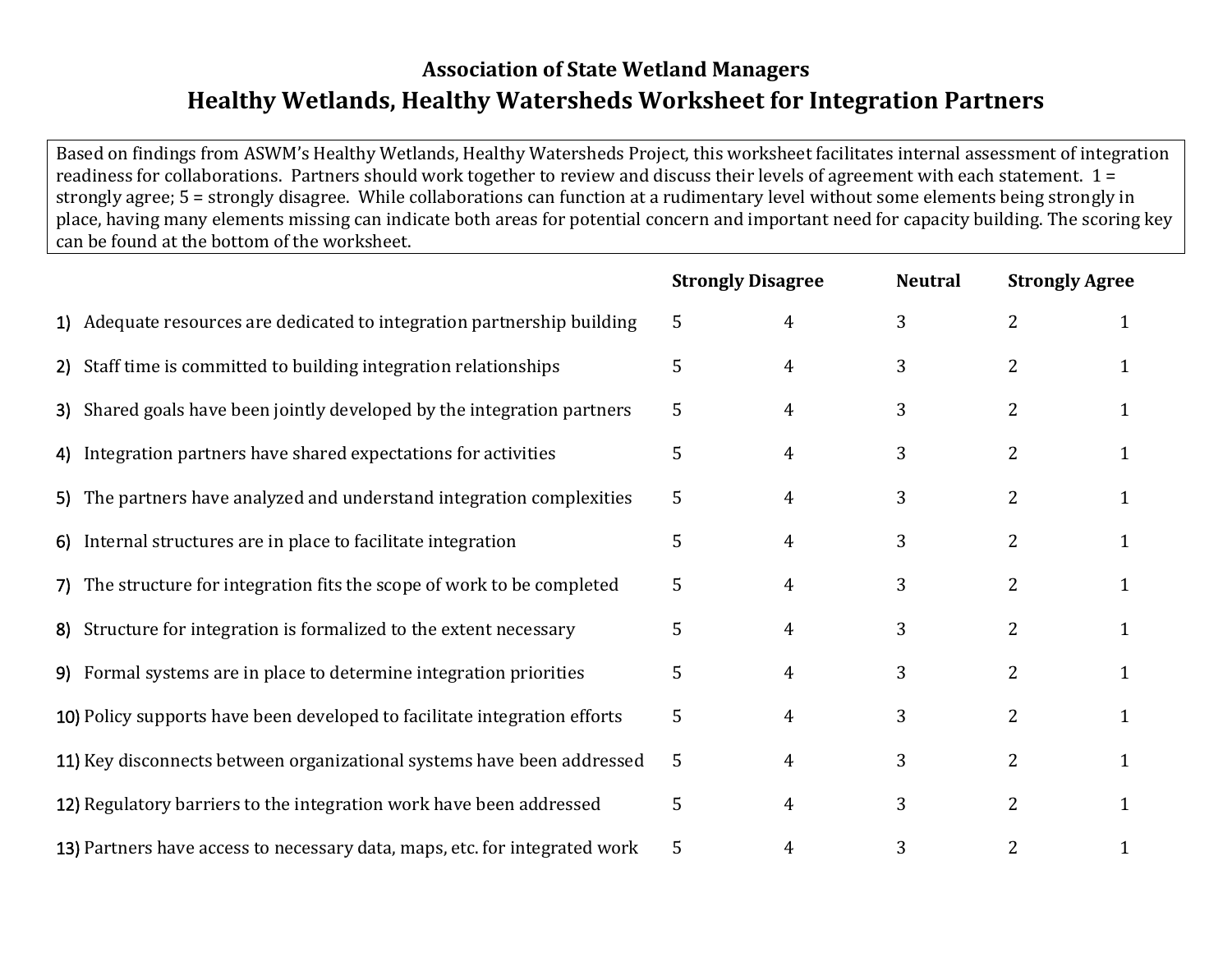| 14) The integration effort has been designed to be adaptable/flexible |                                                                              | 5 | 4              | 3              | $\overline{2}$ |              |
|-----------------------------------------------------------------------|------------------------------------------------------------------------------|---|----------------|----------------|----------------|--------------|
| 15) Stakeholder engagement has been developed to support integration  |                                                                              | 5 | 4              | 3              | $\overline{2}$ |              |
|                                                                       | 16) Sustainable funding is dedicated for all phases of integration:          | 5 | 4              | 3              | 2              | 1            |
|                                                                       | Partnership building funds<br>a.                                             | 5 | $\overline{4}$ | $\overline{3}$ | $\overline{2}$ | $\mathbf{1}$ |
|                                                                       | Planning funds<br>b.                                                         |   | 4              | 3              |                |              |
|                                                                       | <b>Implementation funds</b><br>c.                                            |   | 4              | 3              | 2              | 1            |
|                                                                       | Stakeholder engagement funds<br>d.                                           |   |                | 3              | 2              |              |
|                                                                       | Public outreach/education funds (re integration efforts)<br>e.               | 5 | 4              | 3              | 2              | 1            |
|                                                                       | Monitoring and assessment funds                                              | 5 | 4              | 3              | 2              |              |
|                                                                       | <b>Evaluation funds</b><br>g.                                                | 5 | 4              | 3              | 2              | 1            |
| 17) Funding for integration activities comes from multiple sources    |                                                                              | 5 | 4              | 3              | 2              |              |
|                                                                       | 18) The integration effort utilizes third-party facilitation, if appropriate | 5 | 4              | 3              | $\overline{2}$ |              |
| 19) The integration effort brings in outside expertise as needed      |                                                                              | 5 | 4              | 3              | $\overline{2}$ |              |
|                                                                       | 20) The integration project includes a communications plan                   | 5 | 4              | 3              | 2              | 1            |
|                                                                       | 21) Formal integration measures are used to capture integration value        | 5 | 4              | 3              | $\overline{2}$ |              |
|                                                                       | 22) Formal evaluation plans are in place for all phases of the project       | 5 | 4              | 3              | 2              |              |
| 23) The project includes informal analysis of costs and benefits      |                                                                              | 5 | 4              | 3              | $\overline{2}$ |              |
|                                                                       | 24) The integration effort has transition plans for changes in leadership    | 5 | 4              | 3              | $\overline{2}$ |              |

#### **Worksheet Scoring:**

**Score of 4-5 =** Area of strength; focus is on sustaining and continuous improvement **Score of 2-3 =** Area for additional work; resources should be dedicated to increasing capacity in this area **Score of 1** = Area of concern; focus should be placed on determining how critical the element is to the integration effort's success; significant focus should be on increasing this capacity area.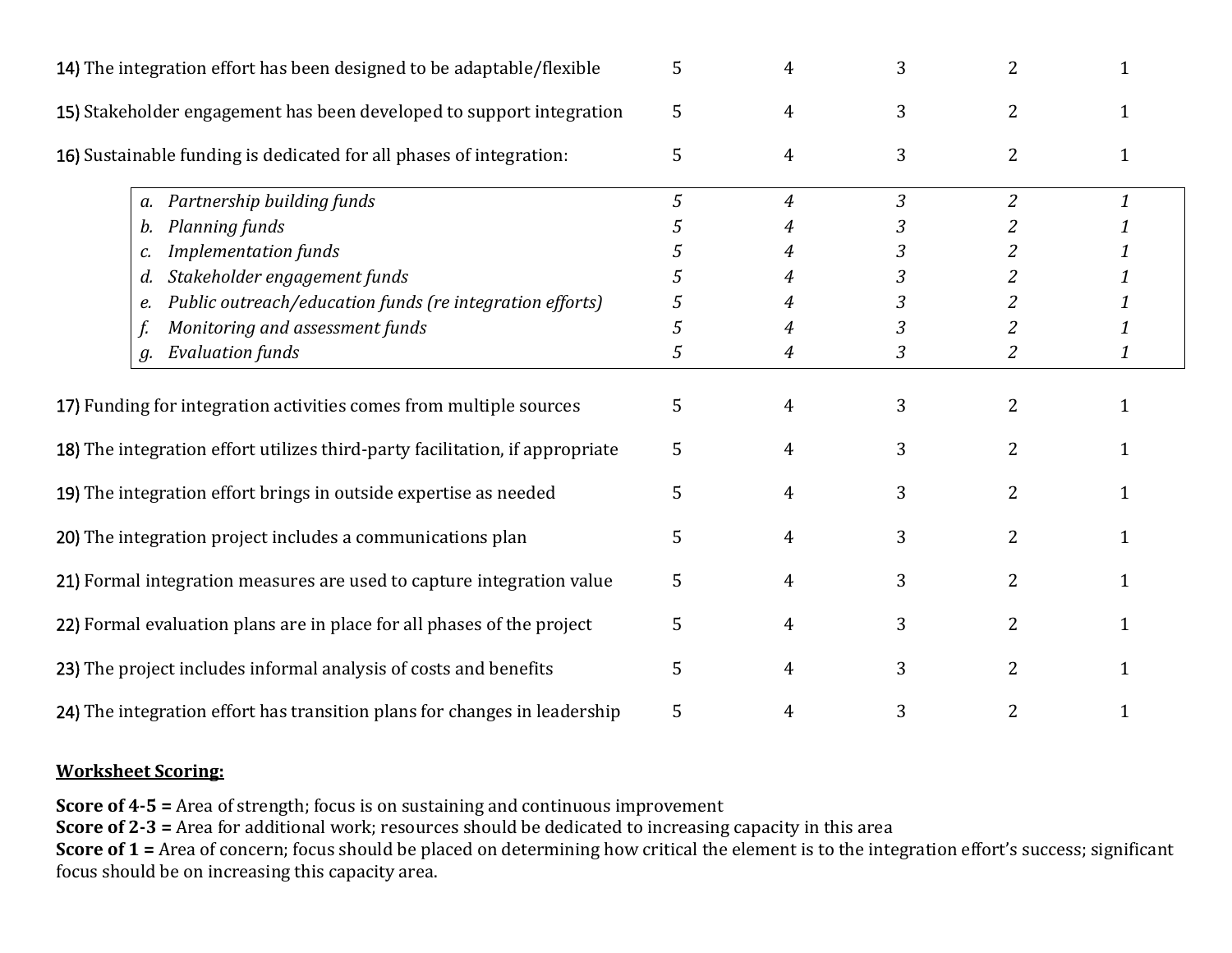### **Self-Assessment for Discussion**

| <b>Areas of Strength</b> | <b>Areas for Additional Work</b> | <b>Areas of Concern/Significant Work</b> |
|--------------------------|----------------------------------|------------------------------------------|
|                          |                                  |                                          |
|                          |                                  |                                          |
|                          |                                  |                                          |
|                          |                                  |                                          |
|                          |                                  |                                          |
|                          |                                  |                                          |
|                          |                                  |                                          |
|                          |                                  |                                          |
|                          |                                  |                                          |
|                          |                                  |                                          |
|                          |                                  |                                          |
|                          |                                  |                                          |
|                          |                                  |                                          |
|                          |                                  |                                          |
|                          |                                  |                                          |
|                          |                                  |                                          |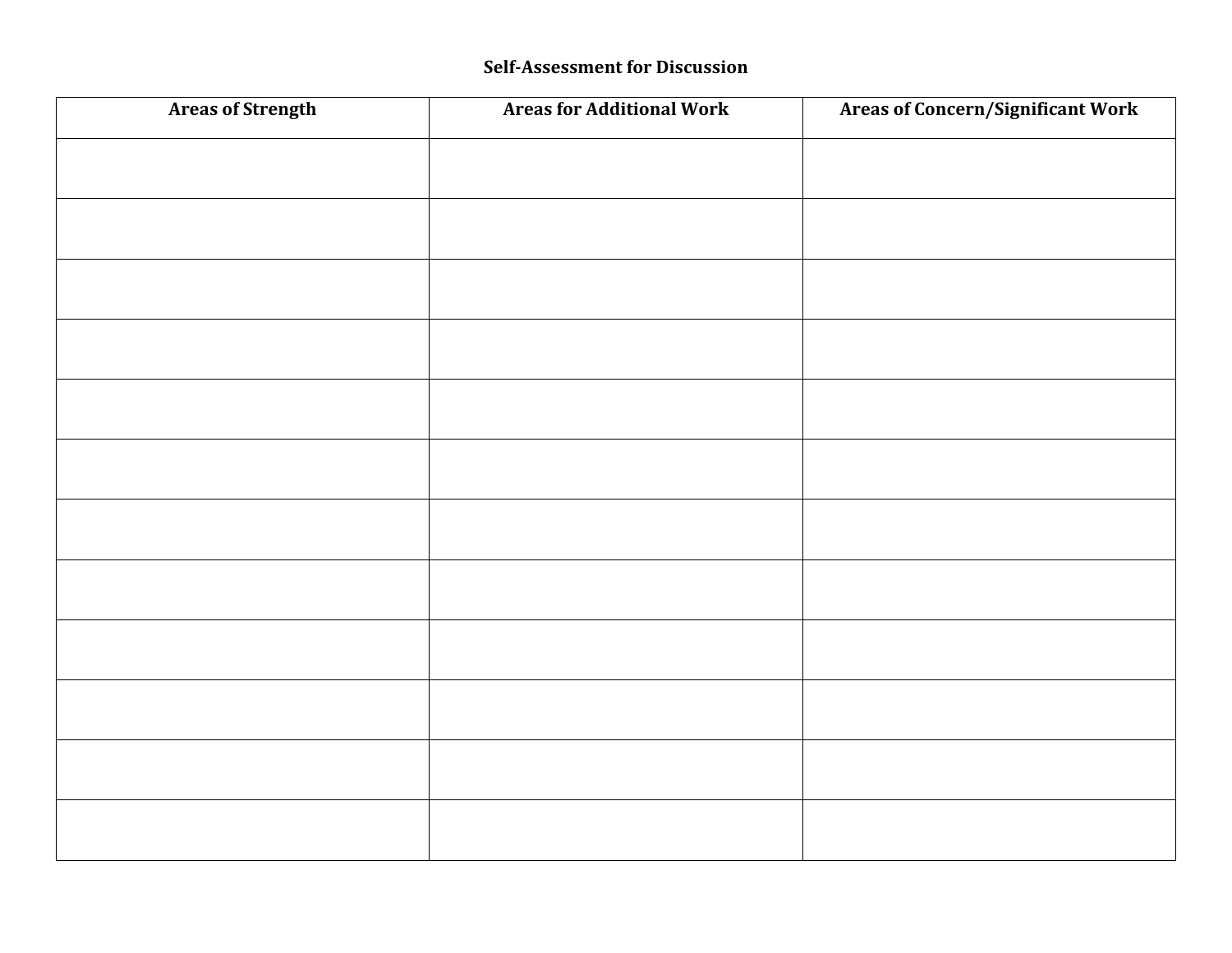## **Integration Capacity Building Plan (Make additional copies as needed)**

| <b>Capacity Building Need</b> | <b>Plan to Build this Capacity Need</b> |
|-------------------------------|-----------------------------------------|
|                               |                                         |
|                               |                                         |
|                               |                                         |
|                               |                                         |
|                               |                                         |
|                               |                                         |
|                               |                                         |
|                               |                                         |
|                               |                                         |
|                               |                                         |
|                               |                                         |
|                               |                                         |
|                               |                                         |
|                               |                                         |
|                               |                                         |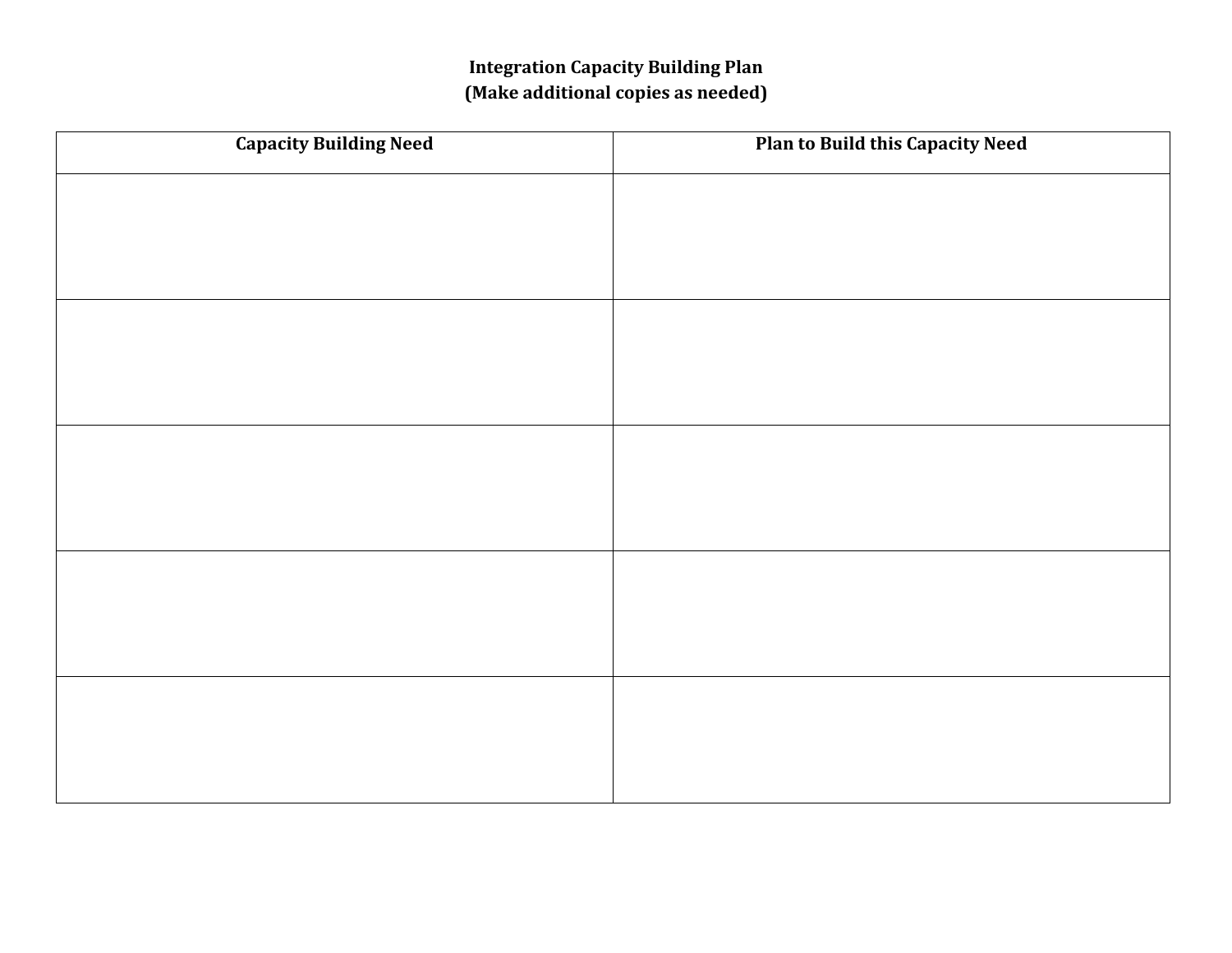# **ASWM Healthy Wetlands, Healthy Watersheds Project Guidance on Best Practices for Integration Activities**

### **Invest in Partnership Building (#1-2)**

Efforts to develop effective partnerships and other relationship building activities should be taken seriously. Collaboration building takes time and commitment. It is not always easy. Planning in time for collaboration building activities is essential, as is the investment in resources such as neutral facilitators to ensure that all voices are heard and plans represent the voices and thinking of all, not just some, of the partners at the table. Partnership research shows that starting small and building on small successes is a "tried and true" method for building the trust and track record of success that leads to greater commitment and broader demand for integration services.

#### **Adopt an Integration Mindset – Shared goals, Expectations and Troubleshooting (#3-5)**

In order to engage effectively in integration activities, partners need to adopt a mindset to being part of something larger. This means thinking beyond specific organization or agency goals and taking the time to develop strong shared goals and plans. The process of identifying overlapping goals and priorities is critical to partners' sense of ownership of the work and active participation.

Integration projects often require significant investments of time and resources, compromise, and create outputs and outcomes that extend beyond resource management goals. For partners, leadership and the public to have appropriate expectations of what will happen when, how funds will be spent and what they should expect to see as a result of these efforts, project managers should work to identify, develop and share appropriate expectations. This work should be conducted as part of the partner planning stage and through stakeholder engagement and public outreach.

Integration projects often suffer from unanticipated complications that could have been addressed if partners had conducted analysis early on in their planning process. Integration projects should include an assessment of complexities and troubleshooting during the planning phase of the project.

### **Provide Formalization and Structure to Fit Scope (#6-9)**

Structure is important. Case studies bear out the findings from integration and collaboration literature that show structure and formal process is essential to creating sustainable, smooth-running joint activities. The delicate balance with integration work is to make the structure and processes simple enough to facilitate action and progress but detailed enough to support the systems necessary to make decisions. Findings also show that the act of prioritizing collaboratively can build relationships and network (also known as "social capital"). Formal systems are also important, as structured, well-documented decision making is critical to ensuring decisions and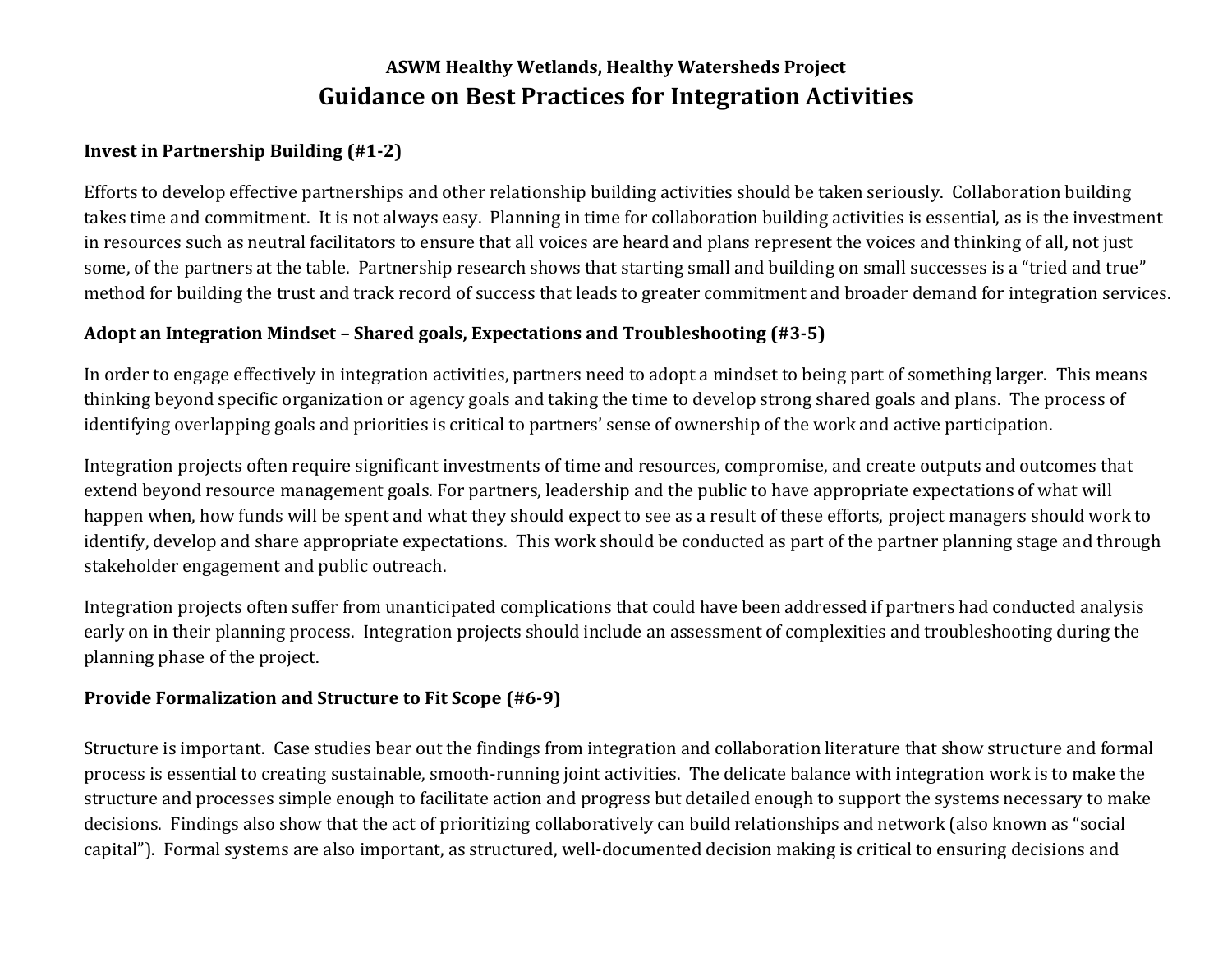resource investments are defensible over time. Additionally, collaborative prioritization using pre-identified criteria based on achieving goals tends to maximize resource use by finding "the most bang for the buck."

### **Ensure that Regulatory and Administrative Barriers are Identified and Addressed (#10-13)**

All the best intentions may not be able to overcome true regulatory, organizational/agency barriers. Systems have been developed in ways to do not allow, support or facilitate integration. Additionally, the partners should ensure that they have access to the necessary data, maps and other information required to make informed collaborative decisions about sites and activities.

### **Build-in Programmatic Adaptability and Flexibility (#14)**

While structure and formal processes for creating shared goals and prioritizing, all case studies also emphasized the importance of flexibility. While structure and planning were critical elements of success, integration efforts also needed the ability to adapt to changing circumstances and growth. Most case studies reported having gone through multiple iterations over time and benefitting from flexibility and adaptive management. The best laid of plans can come unraveled - remain flexible, adaptive and willing to compromise. One case study indicated that they had initially started with a highly complex decision-making structure that led to feelings of dissatisfaction and confusion. The collaboration had to be ended and restarted later with fewer key players and a simplified, formalized decision-making process that had been carefully thought out to make decision-making workable.

### **Engage Stakeholders Early and Often (#15)**

Projects that engaged stakeholders identified this effort as one of the key elements of their success. Stakeholders should be involved as early and often as possible. Generally, stakeholder engagement should occur at the planning, implementation, and review phases of a project or initiative. A strong example of stakeholder engagement can be found in the St. Johns River Watershed (FL) Case Study, which involved stakeholders at all phases of the project. They hosted agricultural stakeholder meetings on a regular basis and addressed the agriculture industry's concerns with a Citizen's Technical Advisory Committee. Understanding that they needed to reach out to more than the agriculture community, they also held regular recreational public meetings to update stakeholders on land management and recreation issues. They also worked with select groups of natural resource stakeholders working to determine if land management planning objectives were being met.

### **Identify and Secure Sustainable Funding for the Lifecycle of Integration Efforts (#16-17)**

All case studies indicated that either strong financial planning that allocated specific streams of funding for each phase of their work was critical or that they had encountered issues they had to overcome if funding had not been allocated for all phases, especially monitoring and evaluation. Projects that struggled in this area had initiated plans without securing additional funding for ongoing monitoring or wrap-up/reporting requirements. It is critical to budget time and funding to support planning, implementation, monitoring, evaluation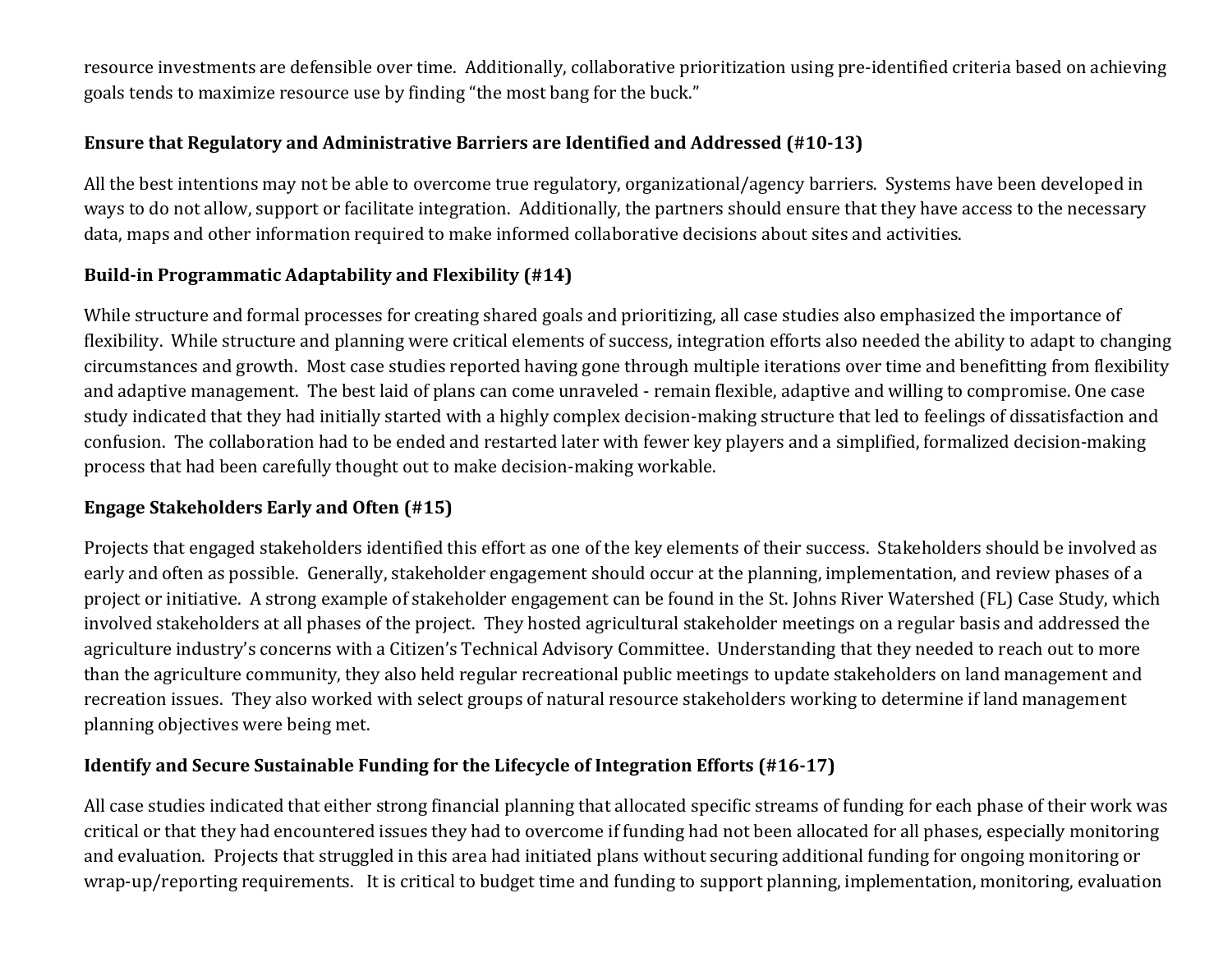and reporting phases from the outset. Integration projects also usually benefit from having a diversified stream of funding, as it creates greater ownership across the partners and more stability in the case that one of the funding sources is no longer available to support the integration work.

#### **Resource the Integration Effort with External Supports as Needed (#18-19)**

Collaborations require significant work in the area of sharing information, ensuring all partner voices are heard and coming to negotiated agreement on the use of resources and plans. To assist in this process, research indicates that there are significant benefits to collaborations that bring in neutral facilitators to assist with process around making important decisions and external expertise where the partners may not have that knowledge of skills to work effectively to address a need. Additionally, understanding the social component of integration projects is important in order to ensure that time is included to address these elements of the project and professional services, such as facilitators, can be included in project design to assist managers who may not have expertise in this type of work.

### **Invest in Communications and Creating Public Understanding (#20)**

Another finding from analysis of the case studies was that most integration efforts required significant investments in public education or targeted outreach. First, acceptance of and growth in integration projects require consensus that there *is* a problem in the first place. Once the external landowners, land trusts, watershed organizations or other organizational entities integral to the collaborative effort understand the value added from doing these activities, they usually want to get onboard. Those who are not convinced of the value of the effort from the outset especially benefit from learning about others who had experienced success. They prefer to initiate their engagement personally, rather than being told that they need to participate. For this reason, public education may benefit from documenting and sharing early examples of success and sharing those through strategic outreach and peer-to-peer sharing. Case studies also indicate that it can be useful to engage less-eager participants by providing examples of success. Several case studies cited the value of landowners witnessing benefits to neighbors from their integration work for them to get "onboard" with their projects.

### **Use Formal Measures of Integration to Demonstrate Integration Value (#21)**

For the full value of integration activities to be measured, project managers should include other measures of performance beyond environmental outcomes and outputs like numbers of meetings conducted with stakeholders, etc. Integration and collaboration have a host of measures that should be considered when assessing the value of these activities, including measures of relationship building, formalization, increased access to resources, shared goal setting and others. These measures need to be learned and accepted by leadership from the start of a project, so that expectations of what will be accomplished and how it will be measured are agreed upon. Once identified, these measures should be integrated into formal metrics and built-in from the beginning planning stage so that they can